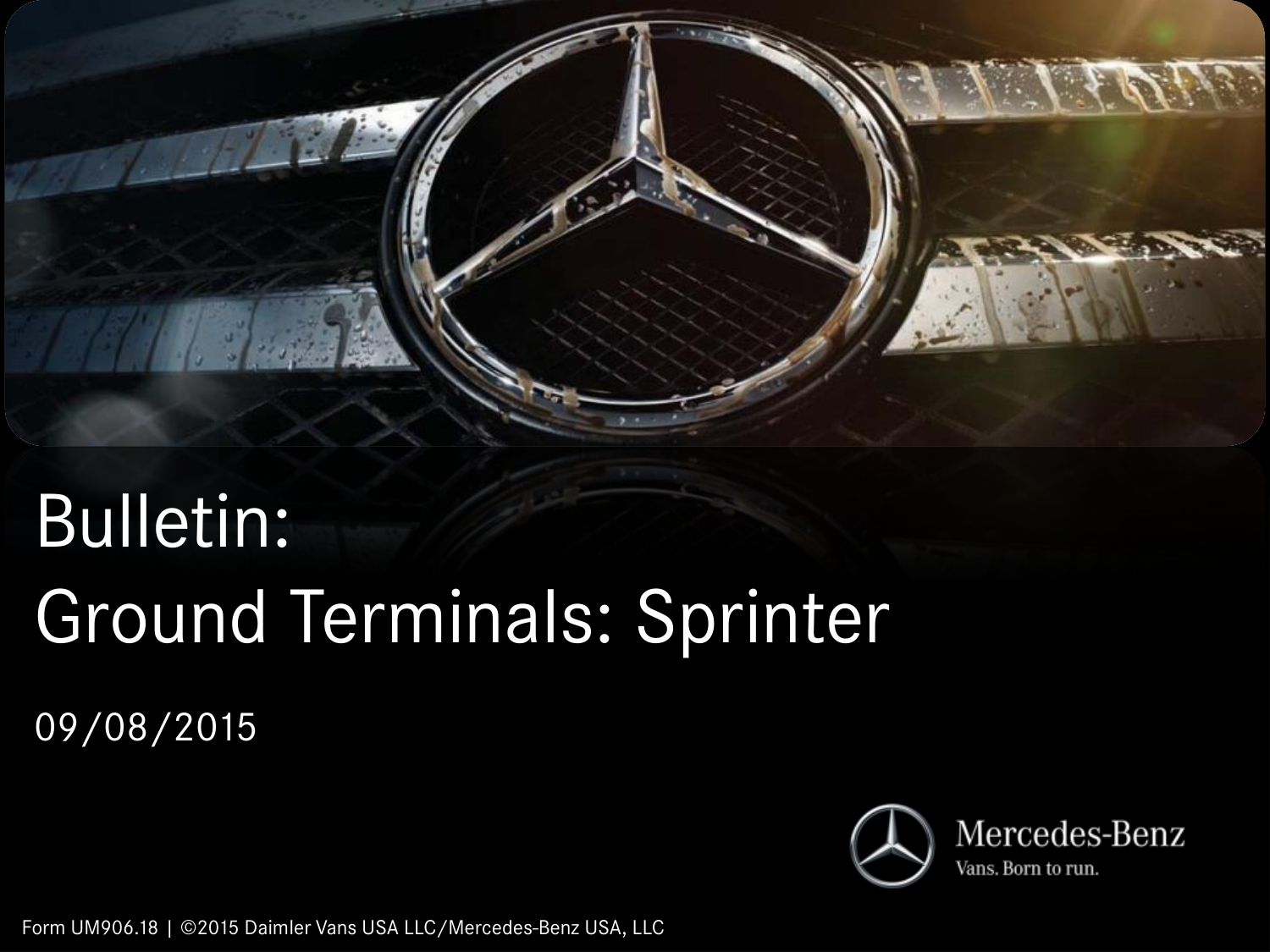#### **NOTICE:**

The specifications, descriptions, information, and recommendations contained in this bulletin are believed to be accurate as of September 8, 2015.

Upfitter Management Vans reserves the right to modify or append this document without prior notification.

This bulletin is not intended as a work instruction, but as a guideline for upfitters to provide technical information necessary to retrofit or modify Mercedes-Benz Sprinters & Freightliner Sprinters (906).

Prior to making any modification to or installing any equipment in or on a Mercedes-Benz Sprinter & Freightliner Sprinter, please consult with Upfitter Management Vans for additional and updated information, and read the Body & Equipment Guidelines for Sprinter Model Series 906.

#### Upfitter Management Vans Contacts:

For information or upfitter inquiries please submit a request via our website: [www.upfitterportal.com](http://www.upfitterportalcom/)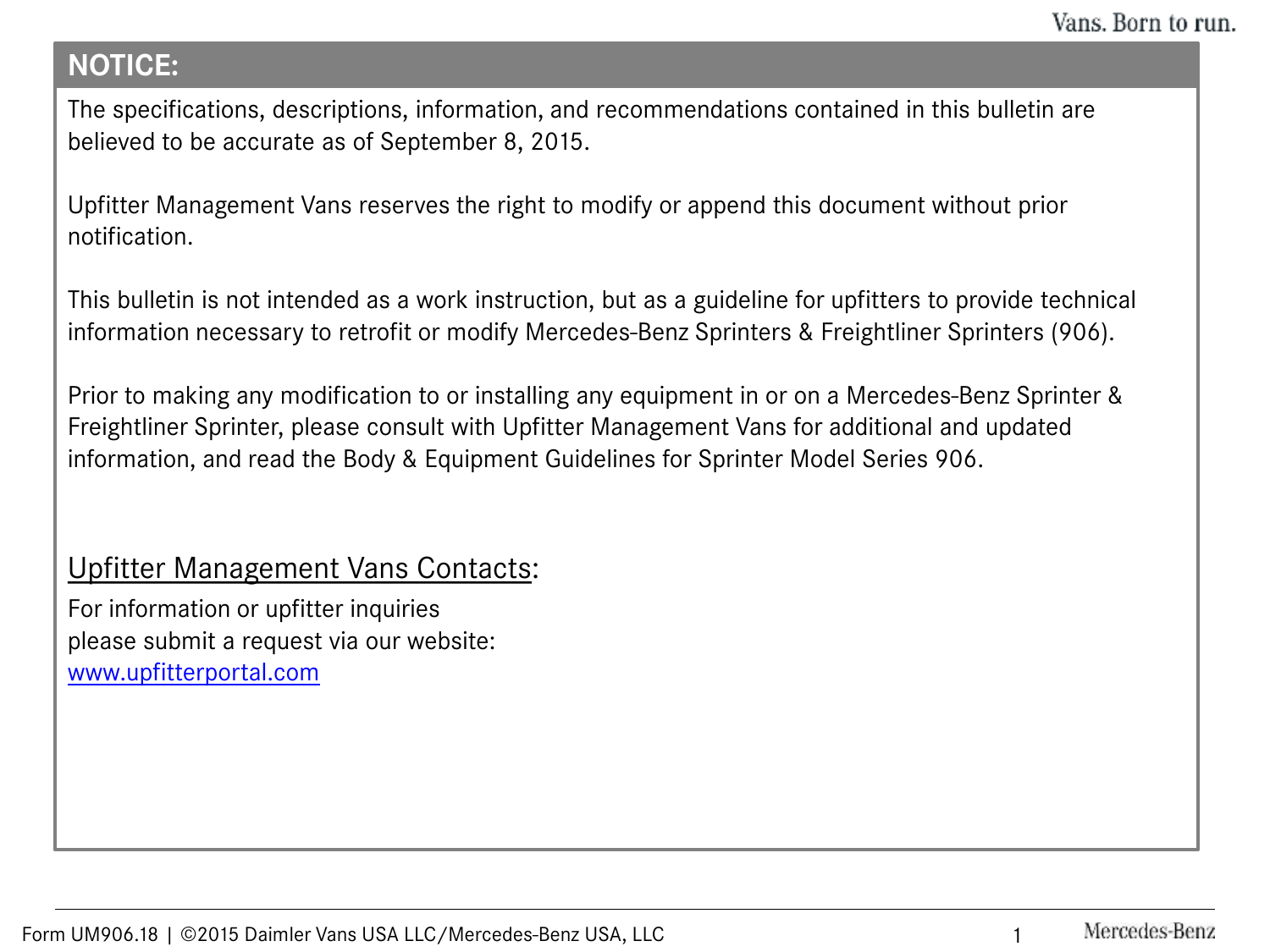#### Vans. Born to run.

### **Ground Terminals**



2 ground points under driver seat (vans and chassis-cab)



Ground point under floor on frame (van)

## **The M6 connections are tightened to a torque of 6Nm [4.4lbs-ft]**